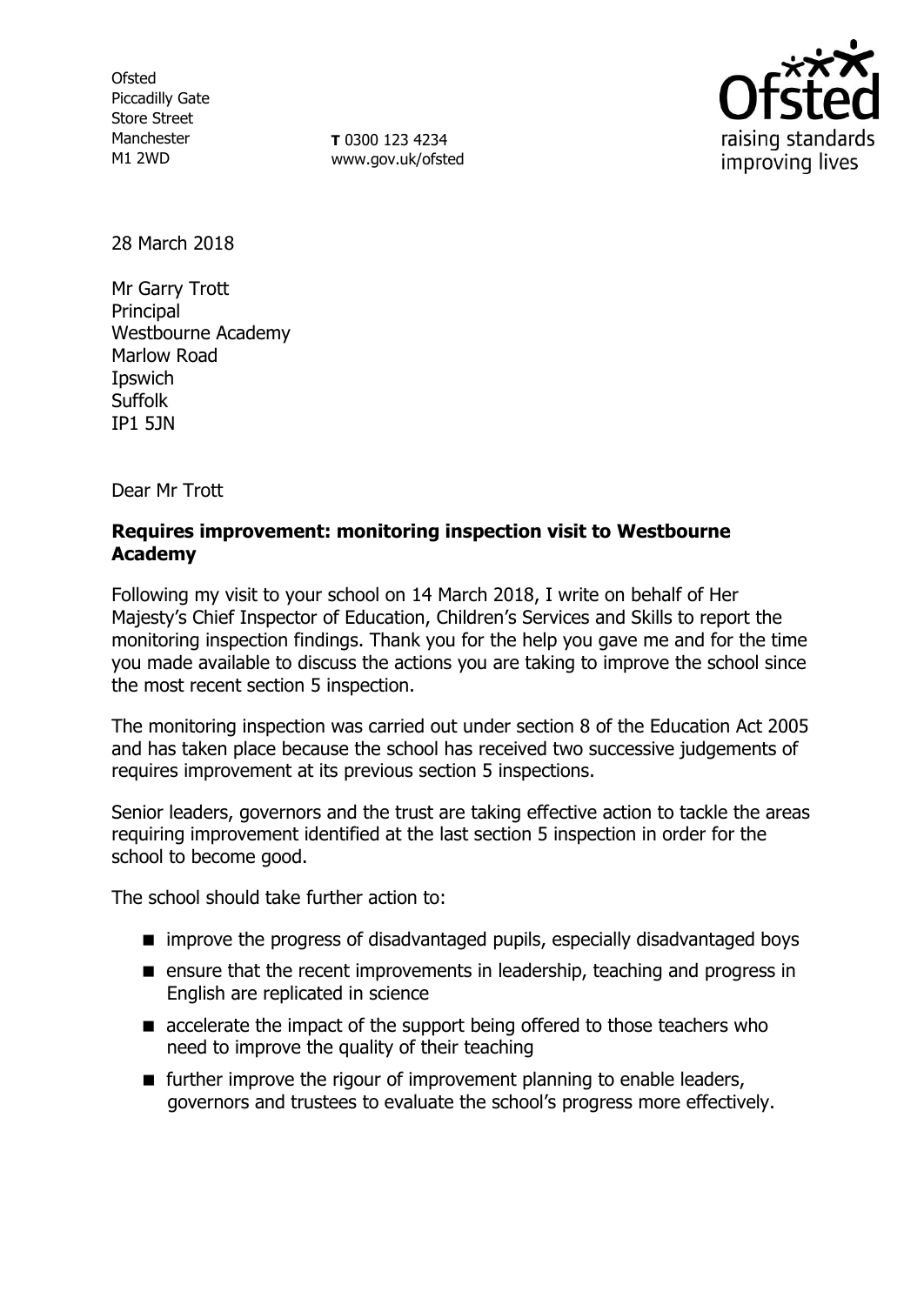

## **Evidence**

During the inspection, I met with you, the acting chair of governors, a representative of the trust, leaders, staff and pupils to discuss the actions taken since the last inspection. I also made visits to a number of lessons. I evaluated the school's improvement plan and I also reviewed a range of documentation, including the school's self-evaluation document and minutes both from meetings of the governing body and the trust's progress board. I scrutinised records of the attendance and progress of pupils who attend alternative provision.

## **Main findings**

Since the previous inspection, you have taken effective action to improve the overall quality of education for pupils who attend your school. You have added leadership capacity to the senior leadership team by introducing additional roles focused on key priorities. You have been able to make other important leadership appointments in a number of areas and you have also provided effective support for those leaders who were new in post at the time of the last inspection. As a consequence, leaders are having a positive impact on improving both the quality of teaching and pupils' outcomes. Pupils and staff are positive about the changes to the school and the quality of education it provides. Staff welcome the high level of challenge that you give, but they acknowledge that this challenge is accompanied by support and a desire to work together for the benefit of your pupils.

Pupils' outcomes have improved significantly. In 2017, pupils' overall progress at the end of key stage 4 was in line with the national average. Pupils achieved, on average, half a grade higher across their best eight subjects than similar pupils did in 2016. The progress of pupils of all abilities has improved, but you were particularly effective in accelerating the progress of lower-attaining pupils. The progress of the most able pupils was identified at your previous inspection as an area for improvement, and the overall progress of this group of pupils has also improved considerably. Although you are pleased with the recent examination results, you acknowledge that there are areas, such as science, in which improvements are still not rapid enough. Your assessment records indicate that pupils currently in key stage 4 are also making better progress. You recognise, however, that progress is less consistent for pupils currently in key stage 3.

Leaders are accurate in their assessment of the strengths and weaknesses of teaching, and their records show that the overall quality of teaching is continuing to improve. Your priorities for staff training are tightly focused on the areas for improvement identified at your last inspection, and you provide both whole-staff and individual training in order to support teachers to improve their practice. Teachers are very positive about the support and training that they receive; they particularly welcome the opportunity to visit each other's lessons to share good practice. You evaluate the quality of teaching based on a wide range of evidence and you acknowledge that there are still a small number of teachers whose practice needs to improve more quickly.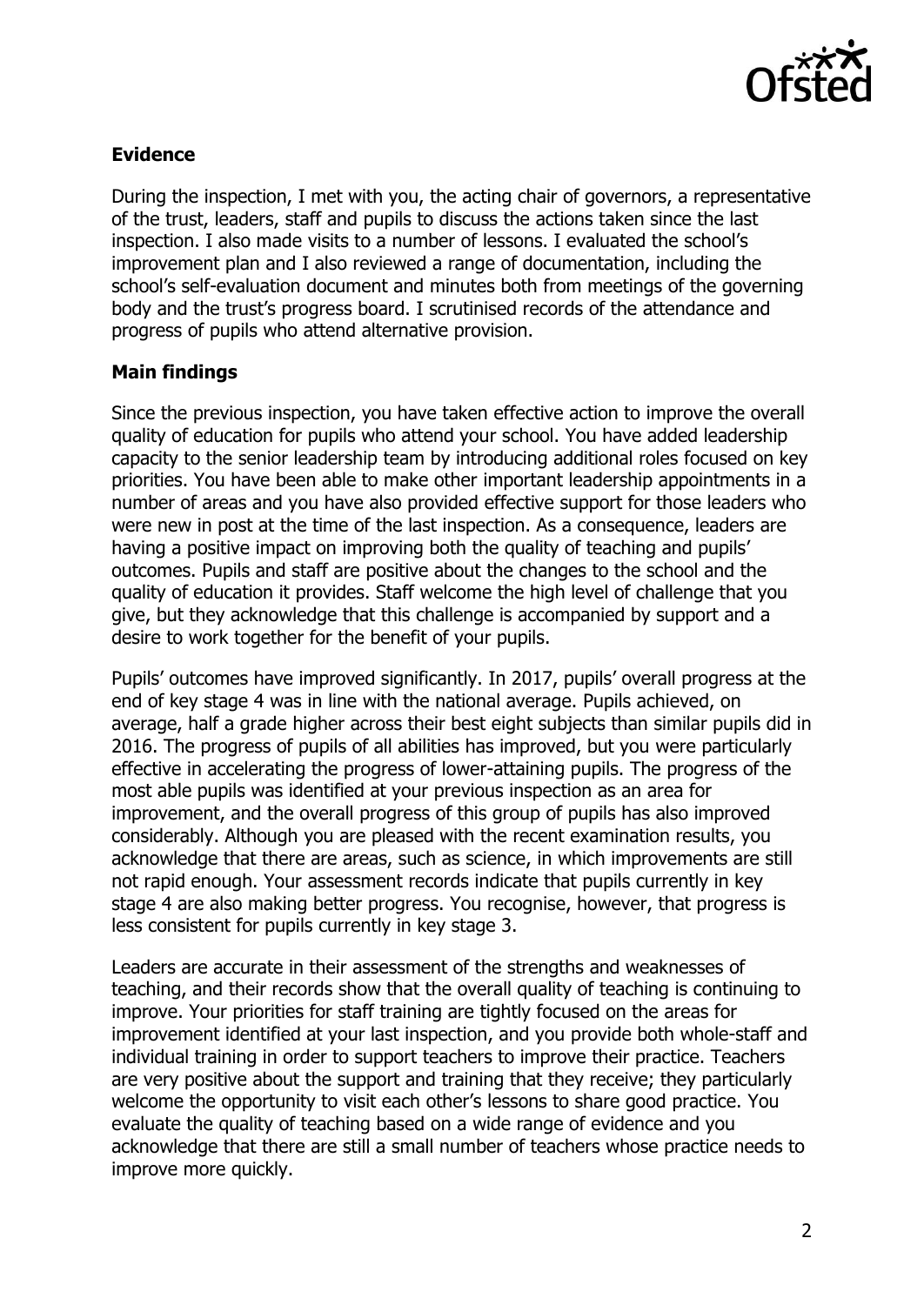

Governors and the trust hold leaders to account through meetings of the local governing body and the trust's progress board. The progress board's agendas are tightly focused on appropriately identified priorities, and the meetings offer a high level of challenge. You are well supported by an experienced acting chair of governors. Your 'transformational improvement plan' clearly identifies the areas for improvement identified at the previous inspection and it outlines a wide range of actions to drive improvement. However, you, the acting chair of governors and the representative from the trust all agree that the plan is not clear enough about its expected outcomes. This makes it more difficult to offer leaders support and to hold them to account.

You have acted effectively to bring about improvements in the progress of pupils who have special educational needs (SEN) and/or disabilities. Leaders have now embedded the strategies that were evident at the last inspection, and they continue to develop new and innovative ways to support pupils who have SEN and/or disabilities. As a consequence, the progress of these pupils at the end of key stage 4 improved in 2017. Leaders' assessment records demonstrate that this improvement is also evident across key stages 3 and 4.

The previous inspection recommended an external review of your use of the pupil premium to assess how this could be improved. The review took place, but you acknowledge that its impact was limited in improving the progress of disadvantaged pupils. With the support of the trust, you have undertaken a second review and have made changes to the leadership of this area from September 2017. Although you have now reviewed and modified the use of the pupil premium, with an enhanced focus on disadvantaged boys, it is too early to see the impact of many of these actions. Your assessment records demonstrate some improvements in the progress of disadvantaged pupils in Year 11, but this is not reflected to the same degree in other year groups.

The impact of your work to improve leadership, teaching and progress in English and science has been mixed. Strong leadership, improvements in the quality of teaching and positive pupil attitudes to learning have resulted in a transformation of pupils' outcomes in English. Improvements in science are less evident. You agree that the quality of leadership and teaching in this area needs to improve rapidly so that pupils make more progress.

Your actions to improve the monitoring of pupils attending alternative provision have been effective. Responsibilities are now clear, and pupils' attendance and progress are tracked appropriately.

## **External support**

You work closely with the trust. You are keen to take advantage of the trust's specialist support, and the school has benefited from this in areas such as provision for pupils who have SEN and/or disabilities, evaluations of the effectiveness of the spending of the pupil premium and 'challenge visits'. Support from the trust has